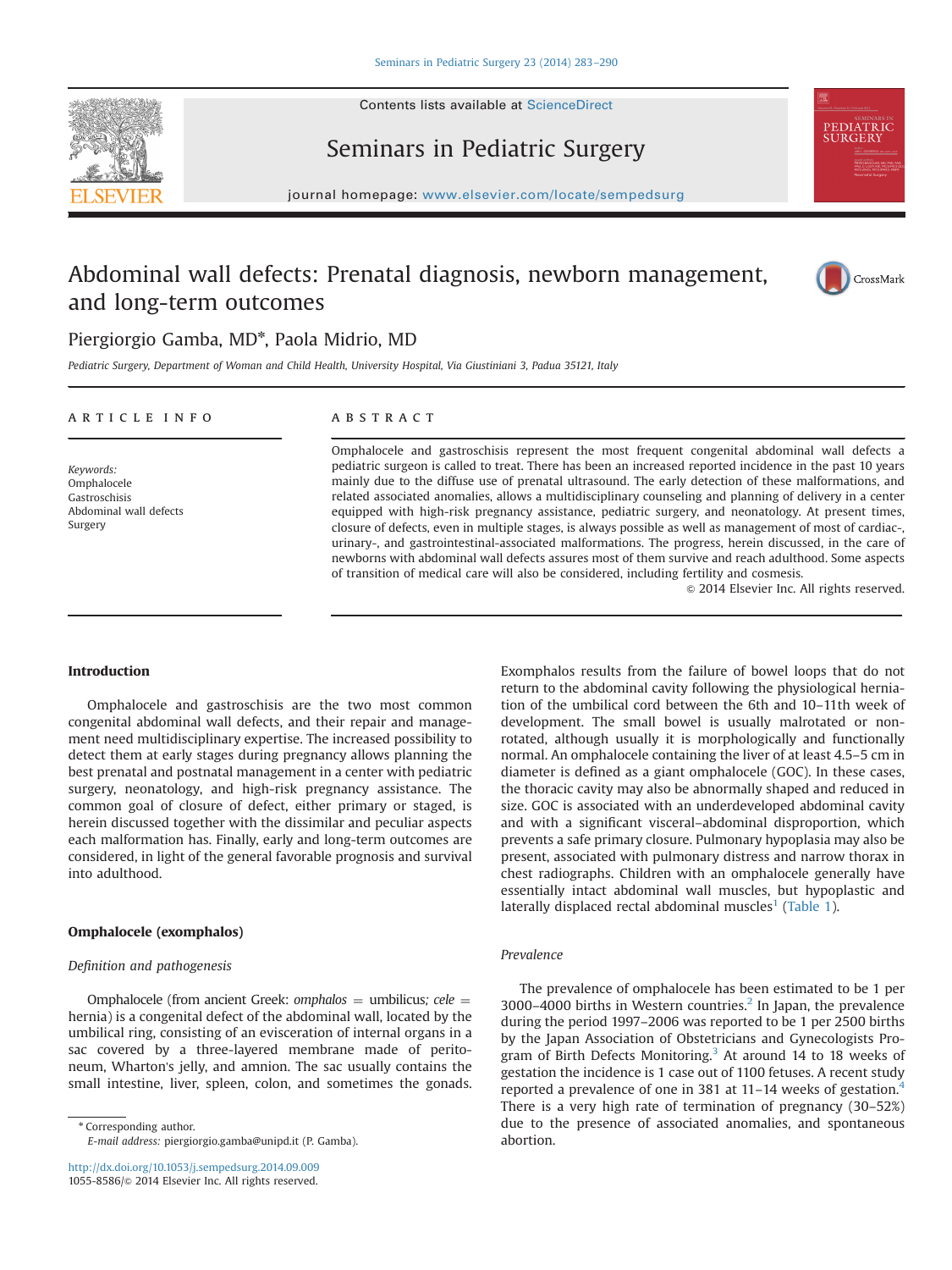| Tapic T                                             |  |  |  |
|-----------------------------------------------------|--|--|--|
| Type of defect, contents, and modality of delivery. |  |  |  |

| Hernia of the cord  |          | Small bowel/Meckel's diverticulum/omphalomesenteric duct remnant | Vaginal at term          |                     |
|---------------------|----------|------------------------------------------------------------------|--------------------------|---------------------|
| Minor/medium defect | $2-4$ cm | Small bowel/liver/stomach                                        | Vaginal/cesarian at term | Intact/ruptured sac |
| Large defect (GOC)  | > 4 cm   | Liver, spleen, and small bowel                                   | Cesarian at term         | Intact/ruptured sac |

A recent article from EUROCAT reports an increasing prevalence of abdominal wall defects that, however, seems to involve only instances of gastroschisis<sup>[5](#page-6-0)</sup> (Table 2).

#### Prenatal diagnosis, associated anomalies, and delivery

Prenatal diagnosis of omphaloceles is usually made by ultrasound screening in the late first trimester to mid-second trimester. In some cases, an elevated maternal alpha fetoprotein level may be detected. Congenital omphaloceles are often associated with other anomalies; chromosomal defects (trisomy 13, 18, or 21) are observed in 30–40% of cases, and multiple anomalies including chromosomal aberrations are observed in 67–88% of cases. Interestingly, multiple associated anomalies appear to be more common with minor omphalocele  $( $4 \text{ cm}$ )$  than giant omphalocele (55% vs.  $36\%$  $36\%$  $36\%$ ).<sup>6</sup> Associated syndromes such as cloacal exstrophy, Donnai–Barrow syndrome, pentalogy of Cantrell, and Beckwith–Wiedemann syndrome (12%) can also be suspected or identified through a fetal ultrasound. In a study from the Netherlands, only 14% of omphaloceles were effectively isolated lesions. Prenatal screening in omphalocele fetuses needs to have a detailed evaluation of the cardiac system (14–47% of associated anomalies) and of the central nervous system (3–33% of associated anomalies), as severe defects strongly encourage a termination of pregnancy. Nonetheless, one-third of the fetuses considered to present isolated cases end up having multiple associated defects that are only detected postnatally.<sup>[7](#page-6-0),[8](#page-6-0)</sup> This is an important evidence for high-risk pregnancy teams to discuss with prospective parents of an omphaloceles fetus. Reliable sonographic data and/or MRI evaluation to predict postnatal morbidity and survival rates are being developed. $9,10$  $9,10$  $9,10$  A measurement of the lung/thorax transverse area ratio (L/T) may be useful to predict associated pulmonary hypoplasia in giant omphaloceles.<sup>[9](#page-6-0)</sup> Some researchers have studied the ratios between the biggest omphalocele diameter compared with abdominal circumference (O/AC), femur length (O/FL), and head circumference (O/HC), in an attempt to correlate it with postnatal morbidity and mortality. The most useful parameter to predict the need for staged versus primary closure and respiratory insufficiency is probably that of O/HC, as 0.21 or more had 84% sensitivity and 58% specificity in predicting challenging cases. $<sup>1</sup>$  $<sup>1</sup>$  $<sup>1</sup>$ </sup>

In the meantime, other studies support the thesis that, in the first trimester, isolated fetal exomphalos with normal nuchal translucency (NT) may be considered "physiological." The midgut is normally herniated within the umbilicus in early embryogenesis but resolves by the 12th week of gestation. Therefore, before this time, a "physiological" exomphalos may be detected in all fetuses. In most cases, the exomphalos will resolve spontaneously as

#### Table 2

Prevalence of abdominal wall defects in the last 50 years.

|                              | Omphalocele  | Gastroschisis   |
|------------------------------|--------------|-----------------|
| Sweden, 1965-1976            | 1/5000       | 1/15,400        |
| California, 1968-1977        | 1/4000       | 1/20,000        |
| Spain, 1976-1981             | 1/6600       | 1/25,000        |
| Finland, 1970-1979           | 1/5100       | 1/9200          |
| Literature review, 1985-2003 | $1/4 - 7000$ | $1/10 - 20,000$ |
| EUROCAT, 1999-2008           | 2.19/10,000  | 2.98/10,000     |

pregnancy progresses, with no adverse sequelae; this is partic-ularly true for exomphalos containing only the bowel.<sup>[4](#page-6-0)</sup>

Currently, there are no specific fetal interventions performed either experimentally or on people for omphaloceles, other than karyotype amniocentesis.

The timing of delivery of an omphalocele is not controversial; most infants are indeed born at term, unless there are complicating features such as polyhydramnios. Preterm delivery is in fact not recommended. In contrast, the route of delivery is not yet a settled issue, with a dispute between vaginal birth and caesarian section proponents. Generally, when the defect is an extraabdominal liver, the concern for hepatic injury during vaginal delivery encourages resorting to a caesarian section.<sup>[1](#page-6-0)</sup>

## Treatment

### Perinatal care

In the delivery room, the initial management of an infant with omphalocele requires a careful assessment of the cardiopulmonary condition, since these children may have unsuspected pulmonary hypoplasia that requires immediate intubation and ventilation. A thorough search for associated anomalies should then be undertaken. The high risk of associated cardiac defects demands a directed cardiac evaluation, including auscultation, four-limb blood pressures, and peripheral pulse examination. Once stabilized, a more detailed evaluation can be pursued with an echocardiography. Likewise, an abdominal ultrasound should be obtained to evaluate the possibility of associated renal anomalies. Neonatal hypoglycemia should alert the physician to the possibility of Beckwith–Wiedemann syndrome (EMG syndrome: exomphalos, macroglossia, and gigantism), which occurs in 12% of omphaloceles. $6$  When planning the delivery of infants with omphalocele, risks arising from associated anomalies have to be properly taken into consideration. Adequate intravenous access should be obtained in order to begin fluid resuscitation. Infants with omphalocele with an intact sac do not have as significant fluid and temperature losses as those with gastroschisis; nonetheless, losses are higher than for infants with an intact abdominal wall. To minimize losses, the omphalocele itself can be dressed with salinesoaked gauze and an impervious dressing. A nasogastric or orogastric tube should be inserted and placed on suction or gravity drainage. In case of a ruptured omphalocele, the initial management of the viscera should be the same as that recommended for infants with gastroschisis.

#### Surgical treatment: General considerations

Over the past five decades, the surgical management of omphalocele has evolved, to the point that now the ultimate goal of surgical intervention is to provide complete fascial and skin closure without causing excessive intra-abdominal pressure or abdominal wall tension. The improved safety of techniques and of supportive care is now allowing us to make a step further from the modern ideal of a single-stage reduction and defect closure adding to it an enhanced cosmetic outcome. The levels of safety of reduction and closure techniques are related to the level of intra-abdominal pressure (IAP) and therefore to the degree of visceral–abdominal disproportion, which in turn, influences the risk of complications and thus the ultimate outcome of the intervention. Therefore, it is important to minimize intra-abdominal hypertension (IAH) in order

<span id="page-1-0"></span>Table 1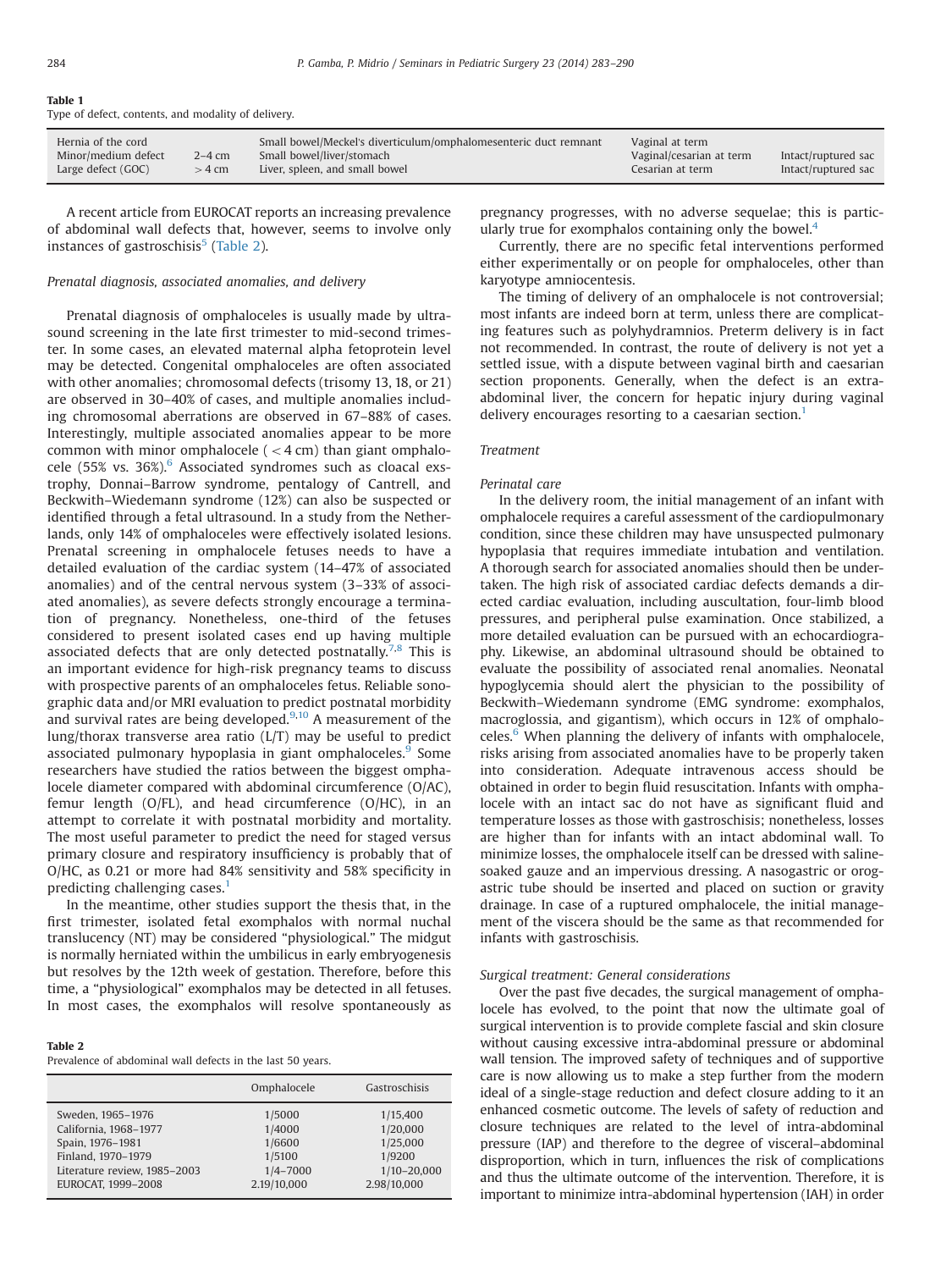to avoid the abdominal compartment syndrome (ACS). Margins are defined by a measured IAP greater than 15 mmHg for IAH and greater than 20 mmHg for ACS. The effects of IAH are essentially hemodynamic and ventilatory.<sup>6</sup> Reduced cardiac output, as well as reduced splanchnic perfusion pressure, will lead to oliguria and gut mucosal acidosis. Furthermore, hypoventilation compounds will have hemodynamic effects, which in turn will lead to ACS and to potentially devastating complications, such as renal failure, sepsis, bowel ischemia, and wound dehiscence. Bowel ischemia may develop into necrotizing enterocolitis (NEC), which may cause a loss of bowel during surgery, resulting in a short bowel that will directly affect the outcome of the intervention. Wound complications including dehiscence, sepsis, and enterocutaneous fistula can lead to significant morbidity and dreadful cosmetic outcomes. IAPrelated measuring parameters at time of primary reduction and at closure, under general anesthesia, have generally been used to guide the type of reduction in gastroschisis; however, they can also be applied to exomphalos.

Usually the most diffused method, although not universally accepted, is the measurement of the intravesical pressure; nonetheless, there are also less invasive methods, including end-tidal  $CO<sub>2</sub>$ , airway pressures, and pulse oximetry.<sup>[6](#page-6-0)</sup> It is important to check for the presence of malrotation in order to prevent devastating midgut volvulus either in pediatric or adult age. At the Great Ormond Street Hospital, they suggest to ascertain the presence of intestinal malrotation by upper gastrointestinal contrast study either before or after definitive closure of the defect. They also recommend performing a prophylactic laparoscopic Ladd's procedure at a later stage in patients with intestinal malrotation. $11,12$ 

#### Surgical treatment: Primary closure

In general, the surgical management of a small- to mediumsized omphalocele defect (2–4 cm) is fairly standard: a primary closure with a good surgical outcome. In these cases, survival and morbidity depend on associated defects. Interestingly, small defects, especially the ones in a central location (as opposed to those in hypogastric or epigastric locations), have a higher incidence of associated anomalies and chromosomal disorders. Infants with larger defects who survive at birth do not usually have associated lethal defects, and they represent some of the most challenging problems for pediatric surgeons and neonatologists.<sup>[1](#page-6-0)</sup> In a survey carried out by a group of Dutch surgeons, the authors of a report discussing the closure of giant omphaloceles (1967– 2009) were asked whether they were still performing the same procedure, or if they had modified their techniques. They concluded that over a 30-year period, there has not been an entirely accepted technique to treat giant omphalocele, and that in general, two methods have persisted: staged or delayed closure of the defect. However, the study did not address the issue considering the aforementioned heterogeneity of definition of a giant omphalocele, similarly to what happens for prenatal ultrasonographic definition issues. Some authors base their considerations only on size; others take into account the presence or absence of liver, and some use an estimate of the amount of intestinal contents (all or partial). In some cases, the combination of liver and intestines has also been taken into consideration. Such heterogeneity hindered the possibility of successfully combining literature in order to obtain a shared consensus. In addition to delayed repair or staged methods, there are several reports describing successful primary closures of giant omphaloceles shortly after birth. In a report from London, 12 of 24 cases of large defects had an immediate repair performed without consequences, and, in comparison to the other cases, these had shorter ventilator requirements and time to attain full feeds. However, this trial cannot represent a real prospect as for immediate repair there was a significant selection bias toward full-term and normal birth weight neonates. Furthermore, the definition of "large" was not uniformly applied.<sup>14,[15](#page-6-0)</sup>

#### Surgical treatment: Staged delayed

Non-operative techniques have in common the use of a topical agent that allows an eschar to form over the intact amnion sac, which epithelializes over time, leaving a ventral hernia that will likely require repair later in life. This method is employed when the surgeon considers the defect too large or the baby too small to allow a safe primary repair, or if the neonate has significant concurrent cardiac or respiratory issues that would preclude an attempt at surgical closure.<sup>[15](#page-6-0)</sup> This is not a new concept, as it has been evolving since Gross' time, when in 1948 he described it using skin flaps, and considering that others have used alcohol as a topical agent since 1899.[16](#page-6-0) Concerns regarding large isolated defects derive from the fact that an initial repair without adequate abdominal domain for the organs would result in potentially lifethreatening abdominal compartment syndrome, or in the inability to provide skin coverage, therefore this approach is not considered ideal. Earlier reports describing the use of mercurochrome, alcohol, and silver nitrate as eschar-producing agents were very effective but also associated with toxicity and therefore abandoned. Subsequently, there have been reports of a number of other topical agents used, including silver sulfadiazine, povidone–iodine solution, silver-impregnated dressings, neomycin, and polymyxin/ bacitracin ointments.<sup>15,16</sup>

Eschar and epithelialization may take 4–10 weeks to complete, and in some cases, patients may complete the process after hospital discharge. There are also reports combining the use of a previously listed agent together with compression dressing, which helps to reduce the contents in the abdomen and thus facilitates closure. The repair is performed via either primary fascial closure, autologous repair with component separation, or using a mesh repair.<sup>13</sup> The number of patients in each report is small, and, without prospective studies, failures are usually not reported. Innovative techniques have also been used to recreate the abdominal domain also using tissue expanders in the abdomen that gradually increase in size. While the initial reports of Gross' staged operation had significant mortality and morbidity, current results are much better, with very few deaths reported.<sup>17</sup> In some "small" cases, there is no need for surgical closure, as the defect contracts and closes similarly to an umbilical hernia; however, most patients will eventually require closure of a ventral hernia defect, which is usually performed between 1 and 5 years of age. In 1967, Schuster<sup>18</sup> described the use of a silicone plastic "silo" to provide staged reduction for children with omphalocele. The sac was excised, and the silo was sewn to the rectus fascia and over the top of the viscera. Some surgeons created a short circumferential skin flap so that the silo was sewn only to the fascia; others instead attached the Silastic to the full thickness of the abdominal wall. Some surgeons have recently recommended the use of preformed spring-loaded silos in this setting, but this may not be successful due to the relatively large size of the defect that prevents the silo from remaining in place. Another option for moderate-sized omphaloceles with a relatively thick sac is to use the sequential ligation of the sac itself for a gradual reduction of the viscera. Serial reductions, similar to those for gastroschisis, are performed on a once- to twice-daily schedule, until definitive closure can be obtained. At this point, the infant is returned to the operating theater for the definitive closure of the defect. If at this time, the fascial edges cannot be approximated, prosthetic closure can be utilized.

#### Techniques for giant omphaloceles

Other special techniques have been created for giant omphaloceles, such as bipedicled skin flaps obtained with longitudinal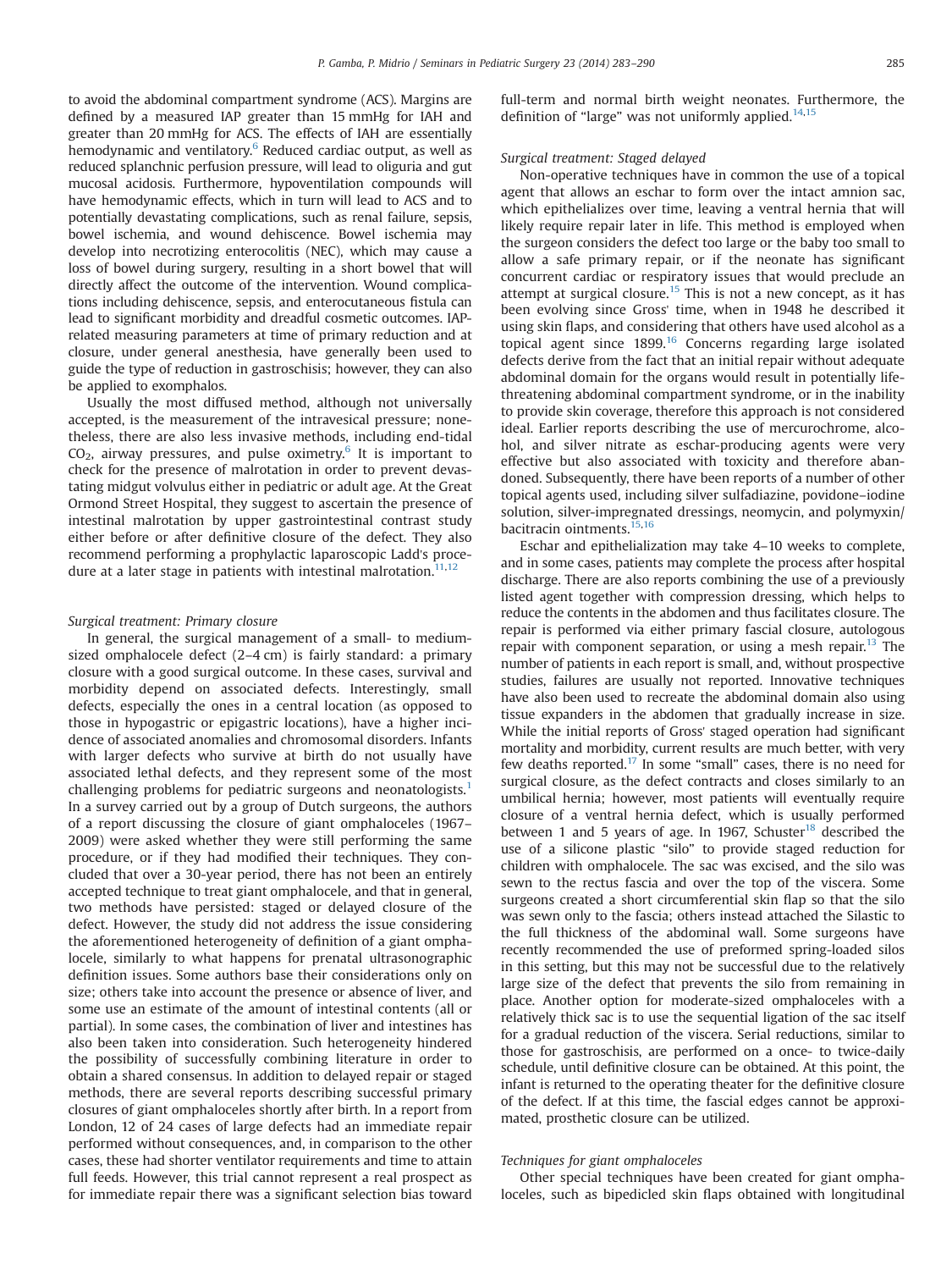incisions along the margins of the rectus abdominis muscle. This may represent a good alternative solution to achieve a complete, tension-free, midline closure.[19](#page-6-0) More recently, the component separation technique (CST) has also been described, which is based on the enlargement of the abdominal wall surface by translation of the muscular layers without compromising the innervation and blood supply of the muscles. The arterial blood supply of the abdominal skin runs mainly via the intercostal arteries and the perforating branches of the epigastric artery, as well as through the branches of the pudendal artery.<sup>[13](#page-6-0)</sup> The developers of this technique have also presented the long-term positive results of this method.<sup>[6](#page-6-0),[20](#page-6-0)</sup>

## Long-term follow-up and quality of life

Provided that there are no significant structural or chromosomal abnormalities, most infants with a small omphalocele recover well and do not present any long-term issues. However, this may represent as few as 10% of all omphaloceles diagnosed with prenatal ultrasound. A number of long-term medical problems occur in patients with large omphaloceles. These include gastroesophageal reflux, pulmonary insufficiency, recurrent lung infections or asthma, and feeding difficulty with failure to thrive, reported in up to 60% of infants with giant omphalocele. Many of these children may initially require gastrostomy feeding, although some studies report that these difficulties seem to resolve by childhood, with height and weight measurements becoming similar to those of their peer group. The management of severe gastroesophageal reflux can be difficult, especially in children being managed with escharotic therapy, for whom a fundoplication may be technically challenging if not impossible. These children may be better served by the use of a naso- or gastrojejunal tube. A third of patients with omphalocele report intermittent abdominal pain persisting into young adulthood. The respiratory insufficiency associated with giant omphaloceles may be secondary to abnormal thoracic development with a narrow thorax and small lung area leading to pulmonary hypoplasia. However, a study looking at the long-term cardiopulmonary consequences of large abdominal wall defects reported normal lung volumes and oxygen consumption on long-term follow-up, although exercise tolerance was slightly reduced.<sup>21</sup> In the longterm follow-up, the most widespread concern for patients with omphalocele is cosmesis, with nearly one-half of patients expressing dissatisfaction for the lack of an umbilicus and for the large abdominal wall scar. Predictably, these complaints were expressed more by those patients who had giant omphaloceles at birth, rather than by those with minor omphaloceles. Nonetheless, recent studies showed how this aspect did not affect the overall quality of life, and different techniques of umbilical reconstruction have been proposed mainly by plastic surgeons that are, usually, performed at request of the patient.<sup>[22](#page-6-0),[23](#page-6-0)</sup> The authors of the study conclude that after a high level of medical intervention in early life, minor and GOC patients report similar long-term results with the exception for cosmetic problems, which are more serious in GOC. However, this issue did not influence the quality of life in either group, which is comparable to that of healthy young adults. With the latter positive prospective in mind, expectant parents with fetal diagnosis of omphalocele and parents of newborns with omphalocele should be informed that the high burden of surgical interventions their child will need is likely to result in good health condition in the long-term, especially if there are no associated anomalies. $6,24$  Some of these patients could require additional surgery for adhesive bowel obstruction, and a small number, not treated for malrotation, could develop devastating midgut volvulus with subsequent short bowel syndrome. $6$  A recent study from Netherlands indicates that after a high level of medical

intervention in early life, minor and giant OC patients report similar long-term results, and the quality of life in both groups is comparable to that of healthy young adults. $24$  For the surviving patients affected by Beckwith–Wiedemann syndrome (EMG syndrome: exomphalos, macroglossia, and gigantism), a regular follow-up must be organized to do an early diagnosis of Wilms or Hepatoblastoma tumor, frequently associated to this syndrome.<sup>[26](#page-6-0)</sup>

#### Gastroschisis

#### Introduction

Gastroschisis (from ancient Greek gastro  $=$  stomach and schisi  $=$ split or open) is a full-thickness defect of the abdominal wall, usually located to the right of the normal umbilical cord. It is considered a rare malformation with a prevalence recently published between  $1.10/10.000$  and  $5.1/10.000<sup>25</sup>$  while in the past decades it was reported around  $0.7/10.000$ .<sup>[26](#page-6-0)</sup> This apparent rising prevalence may be due to more accurate screening of pregnancies, improved technologies, and increased environmental factors.<sup>2</sup>

Different theories regarding the pathogenesis of gastroschisis followed each other in the past (in utero rupture of umbilical cord hernia, $28$  weakness on the right side of the umbilical cord, $29$ persistence of right umbilical cord, and disruption of right omphalomesenteric artery<sup>30</sup>). More recently, Stevenson et al.<sup>31</sup> hypothesized gastroschisis may be the result of failure of the yolk sac and vitelline structures to be included into the body stalk. Several studies reported an increased incidence among young mothers, primiparas or primigravidas; low socioeconomic status and poor maternal diet $32,33$ ; mothers exposed to specific medications (decongestants, such as phenylpropanolamine and pseudoephedrine; analgesic, such as salicylates, ibuprofen, and acetaminophen) $34,35$ ; and cigarette smoking. $36,37$  These sympathomimetics support a vascular aspect theory. Also, genetic polymorphisms of specific genes involved in angiogenesis, wound repair, inflammation, and blood vessel integrity had been associated to an increased incidence of gastroschisis in case of cigarette smoking. $35$ The association between gastroschisis and genitourinary infection, a risk factor for venous thromboembolism, prior to conception until the end of the first trimester has been reported as a further possible risk factor.<sup>[38](#page-6-0)</sup> Finally, an interesting three-part hypothesis has been proposed that links the early estrogenic thrombophilia, racial differences in thrombosis, and thrombotic by-products interfering with early developmental signaling with the incidence of gastroschisis.<sup>[39](#page-6-0)</sup> In this theory, different interconnected aspects are in charge such as the high levels of estrogen in young mother with low body mass index, the lower frequencies of thrombotic known genes in blacks, and palmitic acid by-products of thrombosis affecting cell signaling.

#### Prenatal diagnosis and management of pregnancy

The prenatal diagnosis of gastroschisis is possible from the end of the first trimester, after the physiological closure of the abdominal wall around 10 weeks of gestation. At this time, the midgut should have completed rotation and fixation intraabdominally and the abdominal wall be entirely formed. In case of gastroschisis, at ultrasound, loops of bowel are detected outside the abdominal cavity, herniated through a small para-umbilical wall defect, floating in the amniotic fluid, without any covering membrane. This last feature, absence of covering membrane, together with evidence of a small defect (usually 2–3 cm) and herniated loops, allows one to differentiate gastroschisis from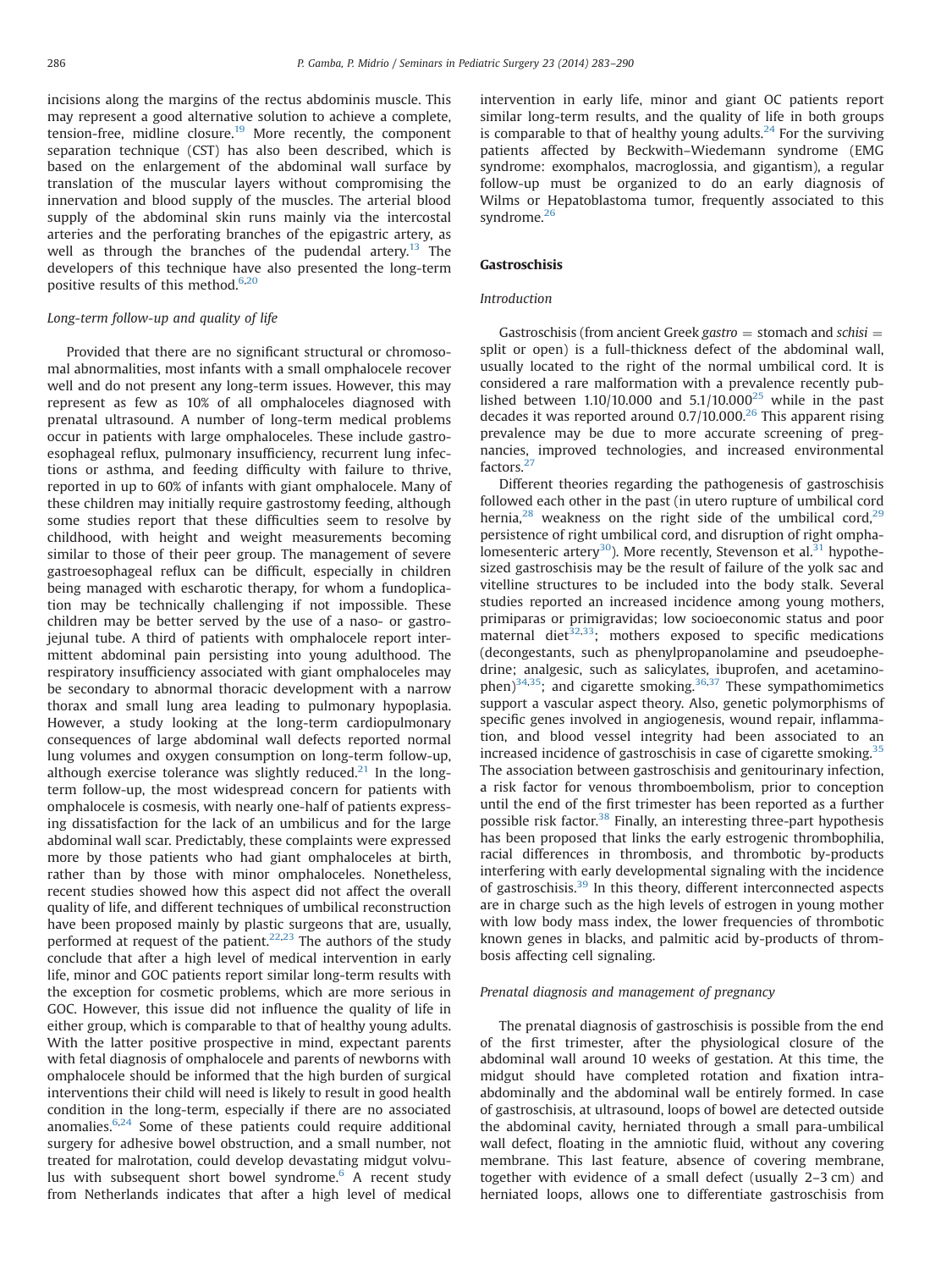Table 3 Differences between omphalocele and gastroschisis.

|                      | Omphalocele      | Gastroschisis          |
|----------------------|------------------|------------------------|
| Incidence            | Stable           | Increasing             |
| Maternal age         | 30 years         | 22 years               |
| Gestational age      | Term             | 34 weeks               |
| F: M                 | 1.5:1            | 1:1                    |
| <b>Site</b>          | Umbilical defect | Lateral defect (right) |
| Sac:                 | Always           | Never                  |
| Malrotation          | Possible         | Possible               |
| Associated anomalies | Frequent         | Rare                   |
| Intestinal atresia   | Rare             | Up to $10%$            |

omphalocele (Table 3). In omphalocele, indeed, the defect is usually greater (5 or more centimeters), centrally located, loops and liver may be herniated, and a covering membrane is always present. Other differential diagnosis with gastroschisis include hernia of the cord, which is a small central defect containing loops covered by membrane; the very rare entity called limb-body wall complex, which involves thoraco-abdominoschisis and limb defects; and more destructive abdominal defects such as bladder and cloacal exstrophy, which will be treated in a separate section.

Once gastroschisis has been identified, a multidisciplinary counseling, including obstetricians, pediatric surgeons, and neonatologists is mandatory. A program of bi-monthly sonographic surveillance is established with the aim to check amount of amniotic fluid, appearance of herniated loops, and possible development of intra- and extra-abdominal bowel dilatation. The pregnancy of a fetus with gastroschisis can go on with both polyhydramnios and oligohydramnios. Polyhydramnios, together with progressive intra-abdominal bowel dilatation, is considered highly predictive of bowel atresia. $40$  On the other hand, some reduction of amniotic fluid is often detected at the end of the second trimester, but severe oligohydramnios (AFI  $\langle$  2 cm) is a rare and, potentially, fatal event. In case of oligo-anhydramnios, the repeated infusion of saline solution has been proved to be beneficial. $41,42$  The practice of amnioinfusion requires expertise and a center with neonatal intensive care and pediatric surgery available. A simple and innocuous method to correct the tendency to oligohydramnios seems to be the maternal oral hydration. $43$  It has been suggested, indeed, that a glass of water per hour while awake would significantly increase the amount of amniotic fluid.

Bowel dilatation of the extruded intestinal loops is common and variable in these fetuses and is related to the restriction at the level of the abdominal defect. Different is the occurrence of bowel dilatation of the intra-abdominal portion of intestine. According to recent reports, the onset and progression of intestinal dilatation is strongly suggestive of intestinal atresia $40$  or poor postnatal outcome.[44](#page-6-0)–[46](#page-6-0) Fetuses with intra-abdominal bowel distension, especially if persistent and progressive, tend to be born earlier than those without detection of bowel dilatation; to have a lower birth weight; less likely to undergo to a primary repair, therefore to require multiple operations; longer administration of parenteral nutrition; and ultimately, longer hospital stay.

A significant number of newborns with gastroschisis are small for gestational age (SGA) with normal Doppler sonography of umbilical and middle cerebral arteries. $47,48$  The deflection of intra-uterine growth is usually detected at the end of the second trimester or beginning of the third, when the fetus begins actively to swallow the amniotic fluid, which is thought to partially contribute to fetal growth. $49$  The fetus with gastroschisis is, indeed, in a condition of intestinal subocclusion due to both herniation of loops, which can be variously damaged, and their constriction at the level of the defect. The result is a reduced assumption and absorption of nutrients from the amniotic fluid. Moreover, it is thought that some nutritive factors are lost from the extruded intestine into the amniotic fluid, and this may further contribute to slowing the fetal growth.<sup>[50](#page-7-0)</sup>

Fetal karyotyping is not usually indicated, as to date, neither genes have been identified as responsible for the occurrence of gastroschisis nor recognized syndromes.<sup>[51](#page-7-0)</sup> Recent articles have calculated the risk of family recurrence between 2.4%<sup>[52](#page-7-0)</sup> and 2.5%<sup>53</sup> with a trend toward underestimation. This aspect should be considered in view of the fact that the affected patients survive at birth and more and more often reach the reproductive age.

Finally, a few associated malformations have been reported, mainly intestinal atresia (around  $10\%$  of cases)<sup>[40](#page-6-0)</sup>and cardiac, renal, musculoskeletal, and central nervous system anomalies.<sup>54</sup>

#### Prenatal therapy

At the beginning of the century, a series of experimental and clinical articles came out proposing a procedure to reduce the concentration of inflammatory markers present in the amniotic fluid, likely derived both from urine, intestinal content and exposed intestine of fetuses with gastroschisis,<sup>[55](#page-7-0)-[57](#page-7-0)</sup> which is the amnioexchange. It consists in the replacement of the amniotic fluid with an equal amount of sterile warm saline or Ringer's lactate solution. A similar procedure, but with different indications, is the amnioinfusion, which is performed in case of severe oligohydramnios and consists in the infusion of appropriate amount of warm saline solution required to achieve a normal AF volume. A few years ago, our center undertook a study on eight women carrying a fetus with gastroschisis who accepted to undergo the amnioexchange procedure.<sup>[58](#page-7-0)</sup> The results were quite disappointing both in terms of reduction of macroscopic intestinal damage, amount of neutrophil infiltration and level of proinflammatory cytokines, and ultimately, postnatal course. Therefore, the recommendation is still to avoid such an invasive and useless procedure. In case of severe oligohydramnios, however, amnioinfusion has proved to be a life-saving maneuver with a worthwhile risk-to-benefit ratio.

#### Route and time of delivery

It is a common experience that fetuses with gastroschisis go into spontaneous preterm delivery more often than in the general population.[48](#page-7-0),[59,60](#page-7-0) Another common observation, also in our series, is that if the onset of labor starts spontaneously before 37–38 weeks, the loops tend to be more damaged and the amniotic fluid stained as in cases of fetal distress. It is possible the condition of intestinal occlusion is more severe in these cases and the fetus keeps vomiting the gastrointestinal contents into the amniotic fluid, thus increasing the amount of factors and inflammatory mediators.<sup>58</sup> This group of patients is more likely to undergo staged closure.<sup>[60](#page-7-0)</sup>

Fetal distress, the presence of intra-amniotic inflammatory factors, and alteration of amount of amniotic fluid may all trigger the onset of labor. The average gestational age at birth is  $36 + 2-3/2$ 7 weeks. $44,60,61-63$  $44,60,61-63$  $44,60,61-63$  $44,60,61-63$  $44,60,61-63$  However, about half of the pregnancies continue beyond 37–38 weeks. The best route and time of delivery, in these cases, is not known as contradictory reports have been published. Some authors who believe the amniotic fluid has a harmful effect on the herniated bowel advocate an early delivery at 36–37 weeks, or even earlier, either with C-section or induced labor.<sup>[64](#page-7-0),[65](#page-7-0)</sup> Others, instead, have reported no benefits in terms of first feeding and full feeds, length of hospital stay, and weight at discharge when babies with gastroschisis are born preterm.<sup>[48,66](#page-7-0)–[69](#page-7-0)</sup> Those authors who do not advise early delivery tend to encourage normal vaginal labor, whereas those who advocate the preterm birth are also inclined to recommend C-section, both for obstetrical reasons (the labor may not begin before term) and surgical aspects (the extruded gut may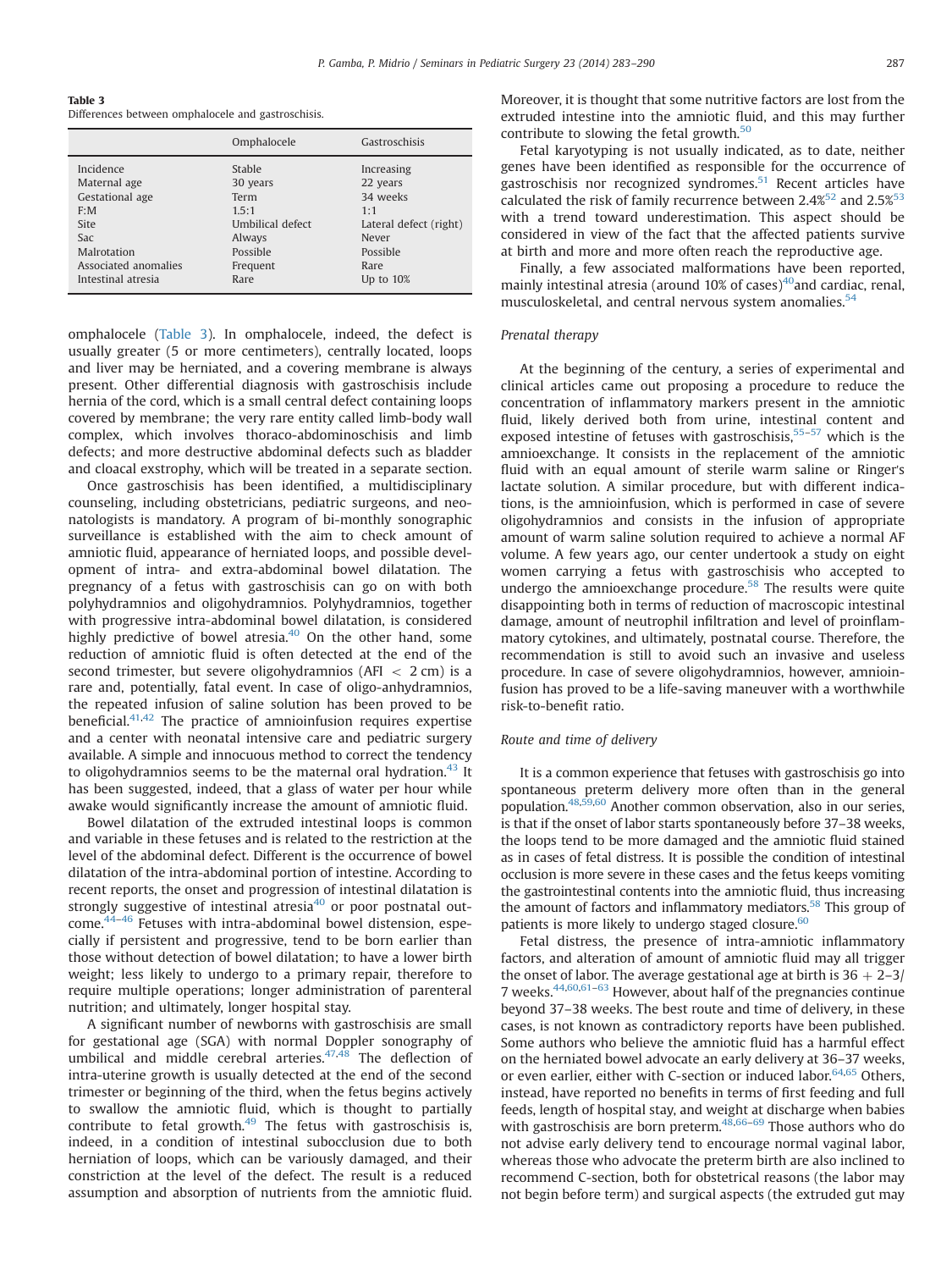be further ruined during vaginal delivery). At our center we still prefer a planned C-section at 37 weeks, although the lack of randomized studies does not allow, at the moment, to identify any possible advantages if the baby is born preterm. Finally, location of delivery seems to have some importance in terms of reduction of complications if the patients are delivered in a perinatal center with a neonatal intensive care unit and pediatric surgery availability.<sup>[70](#page-7-0)</sup>

#### Neonatal therapy

The optimal surgical management of a neonate born with gastroschisis is still undefined, but presently the survival is expected to exceed  $95\%$ <sup>[46](#page-6-0)</sup> if patients are treated in pediatric centers. This percentage can drop to about 70% if intestinal atresia, volvulus, or perforation occurs<sup>[71,72](#page-7-0)</sup> Molik et al. published an article to highlight two possible scenarios a pediatric surgeon can deal with simple and complex gastroschisis. In the former, and more common situation, primary reduction is expected to be accomplished in 70% of cases with quicker start of feeding and achievement of full feeds, lower complication rate, and shorter hospital stay. In complex cases, which is when atresias, stenosis, perforations, or volvulus occurs, all parameters are worse, including mortality, $72$  After 10 years, Cowan et al. proposed a "gastroschisis prognostic score (GPS)" that correlates the bowel appearance at birth with clinical outcome in a large population-based group of gastroschisis (Table 4). The score is based on presence of bowel matting, necrosis, atresia, or perforation evaluated within 6 h from birth. The score allows the reliable identification of groups at highrisk for mortality and morbidity and, as a consequence, to plan the best counseling and therapies. $61$ 

Quick protection of extruded bowel is mandatory at birth by means of sterile wet sponges and aluminum foil, cling-film, or plastic bag, together with the right flank decubitus in order to limit a possible vascular damage. The definitive covering, either primary or staged, should be undertaken within the next  $4-7$  h.<sup>73,[74](#page-7-0)</sup> Besides coverage or reduction of the intestine, a central line needs to be inserted at the time of first repair or within a few days. Even if loops are apparently little damaged, in fact, still many days are usually required for peristalsis to be actively functioning, and in the meantime, the infant needs to be totally or partially supported by parenteral nutrition.

If the herniated loops look almost normal, without matting and peel, it is possible to perform the reduction at the bedside, $75$ preferably under mild sedation with midazolam $^{73}$  and after decompression of the recto-sigmoid with washouts. This procedure requires a trained pediatric surgeon, time and patience, and the experience to understand when it is safer to "convert" to the traditional surgical reduction. The major risk is, indeed, to force a fragile intestine into a small abdominal cavity, thus directly injuring the loops and creating the conditions for the development of the abdominal compartment syndrome.

If the loops are edematous and covered by an inflammatory peel, still the primary reduction may be feasible, but under general anesthesia, enlarging the defect and, again, avoiding excessive compression of the intestine. Different methods to record the abdominal pressure have been adopted in the past,  $76,77$  $76,77$  and the measurement via a transurethral urinary catheter seems to be

Table 4 Gastroschisis prognostic score (GPS).

| None $(0)$<br><b>Matting</b><br>Atresia<br>Absent $(0)$<br>Perforation<br>Absent $(0)$<br>Absent $(0)$<br><b>Necrosis</b> | Mild $(1)$<br>Suspected (1) | Severe $(4)$<br>Present $(2)$<br>Present $(2)$<br>Present $(4)$ |
|---------------------------------------------------------------------------------------------------------------------------|-----------------------------|-----------------------------------------------------------------|
|---------------------------------------------------------------------------------------------------------------------------|-----------------------------|-----------------------------------------------------------------|

the most reliable.[78](#page-7-0) Conversely, in about one-third of cases, the herniated loops are very edematous, covered by a thick peel and tightly matted together, then a staged reduction is advisable. Under general anesthesia, an extracorporeal bag (either silastic, goretex, or others) is sutured around the enlarged defect, or inserted within the abdomen in case of preformed spring-loaded silo, and hung from the roof of the crib or isolette so the intestine can then return to the abdomen spontaneously or by daily gentle pressure. It usually takes 7–10 days for the loops to return into the abdomen, after which the baby is brought back into the operating theater to remove the bag and close the abdominal wall. It is not necessary to keep the infant intubated and/or sedated while the bag is in place, not even during daily manual reduction. It has to be mentioned the preformed spring-loaded silo, although attractive for the ease of use and avoidance of general anesthesia, do carry risks and complications such as enlargement of fascial defect (44% of cases), silo replacement (15%), need of mesh at time of abdominal closure  $(19\%)$ , <sup>[79](#page-7-0)</sup> and according to some recent surveys, does not seem to ensure advantages over traditional primary closure.<sup>[80](#page-7-0)</sup>

At the time of primary inspection, it is possible to encounter fibrous obstructing bands that can be easily lysed/removed; intestinal atresia, usually along the midgut; perforation; or necrosis. The reported percentage of bowel atresia varies between 10–  $15\%^{1,40,81}$  $15\%^{1,40,81}$  $15\%^{1,40,81}$  $15\%^{1,40,81}$  $15\%^{1,40,81}$  and  $26-28\%^{72,82}$  $26-28\%^{72,82}$  $26-28\%^{72,82}$  If an atresia is present, or suspected, one of the best choice is still to return the loops in the abdomen, in order to give the bowel time to recover, and deal with the atresia a few weeks later.<sup>[1](#page-6-0),[83](#page-7-0)</sup> In case of perforation or necrosis, the best/ optimal treatment is driven by bowel appearance: if inflammation is minimal resection and anastomosis can be undertaken, conversely it would be safer to resect the damaged loop and create a temporary stoma.<sup>[81](#page-7-0)</sup>

#### Post-operative outcome

The post-operative course largely depends on the severity of intestinal damage and the occurrence of complications.  $61,72,81,84$  $61,72,81,84$  $61,72,81,84$ Patients with simple gastroschisis who undergo primary closure, either manually at bedside or surgically in the operating room, are still expected to experience a period of adynamic ileus due to the characteristics of malformation and the use of paralytic postoperative drugs. This period may vary between one or more weeks during which the neonate is entirely supported by total parenteral nutrition administered via a central venous line. Minimal enteral feeding should be started as soon as the bilious-gastric drainage begins to diminish in order to enhance peristalsis, avoid the villous atrophy and, possibly, reduce intestinal stasis, overgrowth, and bacterial translocation.<sup>85</sup>

Length of hospital stay, in this group of patients, can be up to a month, after which, neither particular restrictions are required nor differences in diet weaning. Some authors suggest the administration of low dose of oral antibiotics one week per month, or according to different protocols, in the first year of life as prophylaxis for intestinal infections.<sup>[86](#page-7-0)</sup>

Patients who, instead, undergo a staged closure of their defects, for intestinal atresia, perforation, or necrosis (also consequent to excessive abdominal pressure during primary closure), experience a very different outcome. They often require multiple operations and the management of a central line with administration of parenteral nutrition that may be prolonged and continued at home.<sup>83</sup>

Finally, the rarest, but worst, category/group of patients are those affected by short bowel syndrome, consequent to either extensive bowel necrosis that occurred during gestation or during the initial inexpert reduction of loops. In this small subset of patients, the parenteral nutrition needs to be maintained for many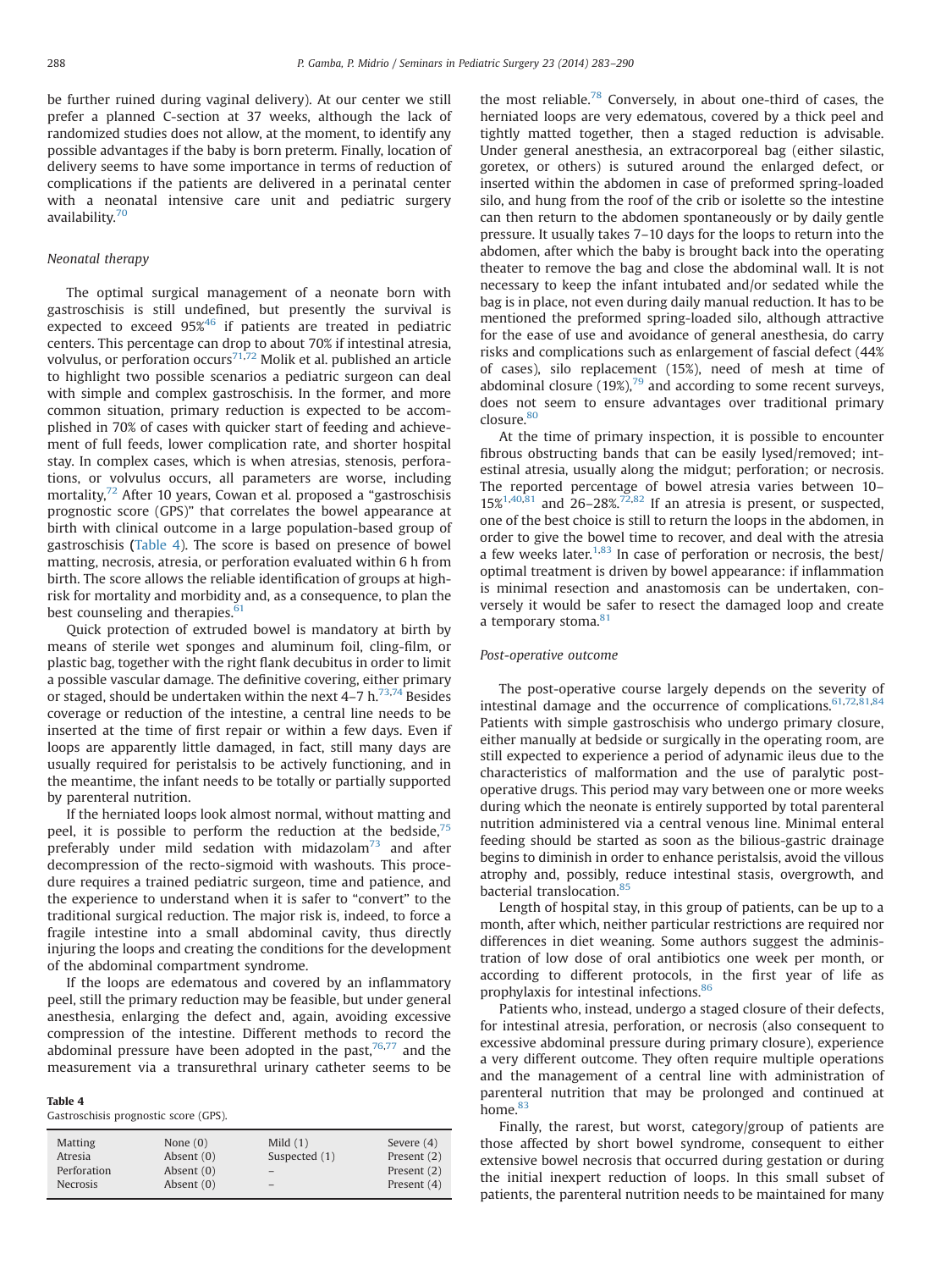<span id="page-6-0"></span>months, years, or lifetime with all the well-known related consequences (catheter's infections and malfunction, diet restrictions, growth delay, and reduced social and scholastic activities) that contribute to a poor quality of life.

## Long-term follow-up and quality of life

Nowadays, the outcome of the majority of patients affected by gastroschisis is considered good in terms of growth in 75% of cases<sup>87</sup>; the neurodevelopmental outcome seems comparable to gestational age-matched control,<sup>88</sup> and there is possibility of reproduction and improvement in overall quality of life. $89$  The minority of cases affected by short bowel syndrome is totally or partially dependent on TPN.<sup>[90](#page-7-0)</sup> Two-thirds of these unfortunate patients will be eventually weaned off TPN, but the risk of malabsorption and nutritional deficiencies ought to be considered and corrected throughout their life. Some of them, instead, will remain dependent on TPN and still represent the main cohort of candidates for intestinal transplantation. Finally, some newer aspects, although still little documented, are arising along with the fact that patients with gastroschisis survive into adulthood. One of these is the incidence and morbidity of intestinal adhesions estimated as frequent as 27% in gastroschisis, with a mortality rate for bowel occlusion of 15% and an incidence of chronic abdominal pain more frequent in these patients than in healthy peers.<sup>[89,91](#page-7-0)</sup> In the gynecology literature, there is concern about the impact of adhesions among fertile women; over 30% of women operated on reproductive tract required re-admission for adhesions, $92$  but pregnancy is described in patients previously affected by gastroschisis, meaning both reproductive system and abdominal capacity seem adequate.<sup>[89](#page-7-0)</sup> Testicles herniated from the defect at birth and relocated into the abdomen at first operation may descend into the scrotum spontaneously in 50% of cases.<sup>[93](#page-7-0),[94](#page-7-0)</sup> Also, the ability to participate in sports is reported as comparable to healthy peers. $21$ The last concern is cosmesis. It has been reported, indeed, 60% of patients without an umbilicus would experience some psycholog-ical stress.<sup>[89,95](#page-7-0)</sup> For this reason, different techniques of umbilical reconstruction are available, mainly performed by plastic surgeons at a later age. $22,23$ 

#### References

- 1. [Island S. Advances in surgery for abdominal wall defects. Gastroschisis and](http://refhub.elsevier.com/S1055-8586(14)00089-4/sbref0005) omphalocele. [Clin Perinatol.](http://refhub.elsevier.com/S1055-8586(14)00089-4/sbref0005) 2012;39:375–386.
- 2. [Wilson RD, Johnson MP. Congenital abdominal wall defects: an update.](http://refhub.elsevier.com/S1055-8586(14)00089-4/sbref0010) Fetal Diagn Ther. [2004;19:385](http://refhub.elsevier.com/S1055-8586(14)00089-4/sbref0010)–398.
- 3. Japan Association of Obstetricians and Gynecologists. Annual reports of congenital malformations, 1997–2006.
- 4. [Khalil A, Arnaotuglou C, Pacilli M, et al. Outcome of fetal exomphalos diagnosed](http://refhub.elsevier.com/S1055-8586(14)00089-4/sbref0015) at 11–14 weeks of gestation. [Ultrasound Obstet Gynecol.](http://refhub.elsevier.com/S1055-8586(14)00089-4/sbref0015) 2012;39:401–406.
- 5. [Loane M, Dolk H, Kelly A, et al. Paper 4: EUROCAT statistical monitoring:](http://refhub.elsevier.com/S1055-8586(14)00089-4/sbref0020) identifi[cation and investigation of ten year trends of congenital anomalies in](http://refhub.elsevier.com/S1055-8586(14)00089-4/sbref0020) Europe. [Birth Defects Res A Clin Molecular Teratol.](http://refhub.elsevier.com/S1055-8586(14)00089-4/sbref0020) 2011;91:S31–S43.
- 6. [Christison-Lagay ER, Kelleher CM, Langer JC. Neonatal abdominal wall defects.](http://refhub.elsevier.com/S1055-8586(14)00089-4/sbref0025) [Semin Fetal Neonatal Med.](http://refhub.elsevier.com/S1055-8586(14)00089-4/sbref0025) 2011;16:164–172.
- 7. [Fratelli N, Papageorghiou AT, Bhide A, et al. Outcome of antenatally diagnosed](http://refhub.elsevier.com/S1055-8586(14)00089-4/sbref0030) abdominal wall defects. [Ultrasound Obstet Gynecol.](http://refhub.elsevier.com/S1055-8586(14)00089-4/sbref0030) 2007;30:266–270.
- 8. [Cohen-Overbeek TE, Tong WH, Hatzman TR, et al. Omphalocele: comparison of](http://refhub.elsevier.com/S1055-8586(14)00089-4/sbref0035) [outcome following prenatal or postnatal diagnosis.](http://refhub.elsevier.com/S1055-8586(14)00089-4/sbref0035) Ultrasound Obstet Gynecol. [2010;36:687](http://refhub.elsevier.com/S1055-8586(14)00089-4/sbref0035)–692.
- 9. [Kamata S, Usui N, Sawai T, et al. Prenatal detection of pulmonary hypoplasia in](http://refhub.elsevier.com/S1055-8586(14)00089-4/sbref0040) [giant omphalocele.](http://refhub.elsevier.com/S1055-8586(14)00089-4/sbref0040) Pediatr Surg Int. 2008;24:107–111.
- 10. [Danzer E, Victoria T, Bebbington MW, et al. Fetal MRI-calculated total lung](http://refhub.elsevier.com/S1055-8586(14)00089-4/sbref0045) [volumes in the prediction of short-term out come in giant omphalocele:](http://refhub.elsevier.com/S1055-8586(14)00089-4/sbref0045) preliminary findings. [Fetal Diagn Ther.](http://refhub.elsevier.com/S1055-8586(14)00089-4/sbref0045) 2012;31(4):248–253.
- 11. [Pacilli M, Spitz L, Kiely EM, et al. Staged repair of giant omphalocele in the](http://refhub.elsevier.com/S1055-8586(14)00089-4/sbref0050) [neonatal period.](http://refhub.elsevier.com/S1055-8586(14)00089-4/sbref0050) J Pediatr Surg. 2005;40:785–788.
- 12. [Sinha CK, Kader M, Dykes E, et al. An 18 years](http://refhub.elsevier.com/S1055-8586(14)00089-4/sbref0055)' review of exomphalos [highlighting the association with malrotation.](http://refhub.elsevier.com/S1055-8586(14)00089-4/sbref0055) Pediatr Surg Int. 2011;27(11): 1151–[1154.](http://refhub.elsevier.com/S1055-8586(14)00089-4/sbref0055)
- 13. [Van Eijck FC, De Blaauw I, Blaichrodt RP, et al. Closure of giant omphaloceles by](http://refhub.elsevier.com/S1055-8586(14)00089-4/sbref0060) [the abdominal wall component separation technique in infants.](http://refhub.elsevier.com/S1055-8586(14)00089-4/sbref0060) J Pediatr Surg. [2008;43:246](http://refhub.elsevier.com/S1055-8586(14)00089-4/sbref0060)–250.
- 14. [Rijhwani A, Davemport M, Dawrant M, et al. De](http://refhub.elsevier.com/S1055-8586(14)00089-4/sbref0065)finitive surgical management of [antenatally diagnosed exomphalos.](http://refhub.elsevier.com/S1055-8586(14)00089-4/sbref0065) J Pediatr Surg. 2005;40:516–522.
- 15. [Almond S, Reyna R, Barganski N, et al. Nonoperative management of a giant](http://refhub.elsevier.com/S1055-8586(14)00089-4/sbref0070) [omphalocele using a silver impregnated hydro](http://refhub.elsevier.com/S1055-8586(14)00089-4/sbref0070)fiber dressing: a case report. J Pediatr Surg. [2010;45:2438](http://refhub.elsevier.com/S1055-8586(14)00089-4/sbref0070)–2439.
- 16. [Whitehouse JS, Gourlay DM, Masonbrink AR, et al. Conservative management of](http://refhub.elsevier.com/S1055-8586(14)00089-4/sbref0075) [giant omphalocele with topical povidone](http://refhub.elsevier.com/S1055-8586(14)00089-4/sbref0075)–iodine and its effect on thyroid function. [J Pediatr Surg.](http://refhub.elsevier.com/S1055-8586(14)00089-4/sbref0075) 2010;45:1192–1197.
- 17. [Lee SL, Beyer TD, Kim SS, et al. Initial nonoperative management and delayed](http://refhub.elsevier.com/S1055-8586(14)00089-4/sbref0080) [closure for treatment of giant omphaloceles.](http://refhub.elsevier.com/S1055-8586(14)00089-4/sbref0080) J Pediatr Surg. 2006;41:1846–1849.
- 18. [Schuster SR. A new method for the staged repair of large omphaloceles.](http://refhub.elsevier.com/S1055-8586(14)00089-4/sbref0085) Surg [Gynecol Obstet.](http://refhub.elsevier.com/S1055-8586(14)00089-4/sbref0085) 1967;125:837–850.
- 19. [Zaccara A, Zama M, Trucchi A, et al. Bipedicled skin](http://refhub.elsevier.com/S1055-8586(14)00089-4/sbref0090) flaps for reconstruction [of the abdominal wall in newborn omphalocele.](http://refhub.elsevier.com/S1055-8586(14)00089-4/sbref0090) J Pediatr Surg. 2003;38: 613–[615.](http://refhub.elsevier.com/S1055-8586(14)00089-4/sbref0090)
- 20. [van Eijck FC, van Vlimmeren LA, Wijnen RMH, et al. Functional, motor](http://refhub.elsevier.com/S1055-8586(14)00089-4/sbref0095) [developmental, and long-term outcome after the component separation](http://refhub.elsevier.com/S1055-8586(14)00089-4/sbref0095) [technique in children with giant omphalocele: a case control study.](http://refhub.elsevier.com/S1055-8586(14)00089-4/sbref0095) J Pediatr Surg. [2013;48:525](http://refhub.elsevier.com/S1055-8586(14)00089-4/sbref0095)–532.
- 21. [Zaccara A, Iacobelli BD, Calzolari A, et al. Cardiopulmonary performances in](http://refhub.elsevier.com/S1055-8586(14)00089-4/sbref0100) [young children and adolescents born with large abdominal wall defects.](http://refhub.elsevier.com/S1055-8586(14)00089-4/sbref0100) [J Pediatr Surg.](http://refhub.elsevier.com/S1055-8586(14)00089-4/sbref0100) 2003;38:478–481.
- 22. [Lee Y, Lee SH, Woo KV. Umbilical reconstruction using a modi](http://refhub.elsevier.com/S1055-8586(14)00089-4/sbref0105)fied inverted C-V flap with conjoint flaps. [J Plast Surg Hand Surg.](http://refhub.elsevier.com/S1055-8586(14)00089-4/sbref0105) 2013;47(4):334–336.
- 23. [Dessy LA, Fallico N, Trignano E, et al. The double opposing](http://refhub.elsevier.com/S1055-8586(14)00089-4/sbref0110) "Y" technique for [umbilical reconstruction after omphalectomy.](http://refhub.elsevier.com/S1055-8586(14)00089-4/sbref0110) Ann Ital Chir. 2011;82(6):505–510.
- 24. [van Eijck FC, Hoogeveen YL, van Weel C, et al. Minor and giant omphalocele:](http://refhub.elsevier.com/S1055-8586(14)00089-4/sbref0115) [long-term outcomes and quality of life.](http://refhub.elsevier.com/S1055-8586(14)00089-4/sbref0115) J Pediatr Surg. 2009;44:1355–1359.
- 25. [Mastroiacovo P, Castilla EE. The incidence of gastroschisis: researches urgently](http://refhub.elsevier.com/S1055-8586(14)00089-4/sbref0120) needs resources. Br Med J. 2006;332:423–[424 \[Paper 4, EUROCAT 2011\].](http://refhub.elsevier.com/S1055-8586(14)00089-4/sbref0120)
- 26. [Calzolari E, Volpato S, Bianchi F, et al. Omphalocele and gastroschisis:](http://refhub.elsevier.com/S1055-8586(14)00089-4/sbref0125) a collaborative study of fi[ve Italian congenital malformation registries.](http://refhub.elsevier.com/S1055-8586(14)00089-4/sbref0125) Teratology. [1993;47:47](http://refhub.elsevier.com/S1055-8586(14)00089-4/sbref0125)–53.
- 27. Jones KL, Benirschke K, Chambers CD. [Gastroschisis: etiology and developmental](http://refhub.elsevier.com/S1055-8586(14)00089-4/sbref0130) pathogenesis. [2009;75:322](http://refhub.elsevier.com/S1055-8586(14)00089-4/sbref0130)–325Clin Genet. 2009;75:322–325.
- 28. [Shaw A. The myth of gastroschisis.](http://refhub.elsevier.com/S1055-8586(14)00089-4/sbref0135) J Pediatr Surg. 1975;10:235–244.
- 29. [DeVries PA. The pathogenesis of gastroschisis and omphalocele.](http://refhub.elsevier.com/S1055-8586(14)00089-4/sbref0140) J Pediatr Surg. [1980;15:245.](http://refhub.elsevier.com/S1055-8586(14)00089-4/sbref0140)
- 30. [Hoyme HE, Jones MC, Jones KL. Gastroschisis abdominal wall disruption](http://refhub.elsevier.com/S1055-8586(14)00089-4/sbref0145) [secondary to early gestational interruption of the omphalomesenteric artery.](http://refhub.elsevier.com/S1055-8586(14)00089-4/sbref0145) [Semin Perinatol.](http://refhub.elsevier.com/S1055-8586(14)00089-4/sbref0145) 1983;7:294–298.
- 31. [Stevenson R, Rogers R, Chandler J, et al. Escape of the yolk sac: a hypothesis to](http://refhub.elsevier.com/S1055-8586(14)00089-4/sbref0150) [explain the embryogenesis of gastroschisis.](http://refhub.elsevier.com/S1055-8586(14)00089-4/sbref0150) Clin Genet. 2009;75:326-333.
- 32. [Goldbaum G, Daling J, Milham S. Risk factors for gastroschisis.](http://refhub.elsevier.com/S1055-8586(14)00089-4/sbref0155) Teratology. [1990;42:397](http://refhub.elsevier.com/S1055-8586(14)00089-4/sbref0155)–403.
- 33. [Siega-Riz AM, Herring AH, Olshan AF, Smith J, Moore C. The joint effects of](http://refhub.elsevier.com/S1055-8586(14)00089-4/sbref0160) [maternal prepregnancy body mass index and age on the risk of gastroschisis.](http://refhub.elsevier.com/S1055-8586(14)00089-4/sbref0160) [Paediatr Perinat Epidemiol.](http://refhub.elsevier.com/S1055-8586(14)00089-4/sbref0160) 2009;23(1):51–57.
- 34. [Werler MM, Sheean JE, Mitchell AA. Maternal medication use and risk gastro](http://refhub.elsevier.com/S1055-8586(14)00089-4/sbref0165)[schisis and small intestinal atresia.](http://refhub.elsevier.com/S1055-8586(14)00089-4/sbref0165) Am J Epidemiol. 2002;155:26–31.
- 35. [Torfs CP, Katz EA, Bateson TF, et al. Maternal medication and environmental](http://refhub.elsevier.com/S1055-8586(14)00089-4/sbref0170) [exposure as risk factors for gastroschisis.](http://refhub.elsevier.com/S1055-8586(14)00089-4/sbref0170) Teratology. 1996;54:84–92.
- 36. [Goldbaum Haddow JE, Palomaki GE, et al. Young maternal age and smoking](http://refhub.elsevier.com/S1055-8586(14)00089-4/sbref0175) [during pregnancy as risk factors for gastroschisis.](http://refhub.elsevier.com/S1055-8586(14)00089-4/sbref0175) Teratology. 1993;47:225–228.
- 37. [Hackshaw A, Rodeck C, Boniface S. Maternal smoking in pregnancy and birth](http://refhub.elsevier.com/S1055-8586(14)00089-4/sbref0180) [defects: a systematic review based on 173 687 malformed cases and 11.7](http://refhub.elsevier.com/S1055-8586(14)00089-4/sbref0180) million controls. [Hum Reprod Update.](http://refhub.elsevier.com/S1055-8586(14)00089-4/sbref0180) 2011;17(5):589–604.
- 38. [Feldkamp ML, Reefhuis J, Kucik J, et al. Self-reported genitourinary infections](http://refhub.elsevier.com/S1055-8586(14)00089-4/sbref0185) and risks of gastroschisis: case–[control study within the national birth defects](http://refhub.elsevier.com/S1055-8586(14)00089-4/sbref0185) [prevention study, 1997](http://refhub.elsevier.com/S1055-8586(14)00089-4/sbref0185)–2003. Br Med J. 2008;336:1420–1423.
- 39. [Lubinsky M. Hypothesis: estrogen related thrombosis explains the patho](http://refhub.elsevier.com/S1055-8586(14)00089-4/sbref0190)[genesis and epidemiology of gastroschisis.](http://refhub.elsevier.com/S1055-8586(14)00089-4/sbref0190) Am J Med Genet A. 2012;158A: 808–[811.](http://refhub.elsevier.com/S1055-8586(14)00089-4/sbref0190)
- 40. [Ghionzoli M, James CP, David AL, et al. Gastroschisis with intestinal atresia](http://refhub.elsevier.com/S1055-8586(14)00089-4/sbref0195) [predictive value of antenatal diagnosis and outcome of postnatal treatment.](http://refhub.elsevier.com/S1055-8586(14)00089-4/sbref0195) [J Pediatr Surg.](http://refhub.elsevier.com/S1055-8586(14)00089-4/sbref0195) 2012;47:322–328.
- 41. [Sapin E, Mahieu D, Borgnon J, et al. Transabdominal amnioinfusion to avoid](http://refhub.elsevier.com/S1055-8586(14)00089-4/sbref0200) [fetal demise and intestinal damage in fetuses with gastroschisis and severe](http://refhub.elsevier.com/S1055-8586(14)00089-4/sbref0200) [oligohydramnios.](http://refhub.elsevier.com/S1055-8586(14)00089-4/sbref0200) J Pediatr Surg. 2000;35(4):598–600.
- 42. [Dommergues M, Ansker Y, Aubry MC, et al. Serial transabdominal amnioinfu](http://refhub.elsevier.com/S1055-8586(14)00089-4/sbref0205)[sion in the management of gastroschisis with severe oligohydramnios.](http://refhub.elsevier.com/S1055-8586(14)00089-4/sbref0205) J Pediatr Surg. [1996;31\(9\):1297](http://refhub.elsevier.com/S1055-8586(14)00089-4/sbref0205)–1299.
- 43. [Brizot ML, Liao AW, Nomura RM, et al. Changes in amniotic](http://refhub.elsevier.com/S1055-8586(14)00089-4/sbref0210) fluid index after [maternal oral hydration in pregnancies with fetal gastroschisis: initial obser](http://refhub.elsevier.com/S1055-8586(14)00089-4/sbref0210)vations. [Fetal Diagn Ther.](http://refhub.elsevier.com/S1055-8586(14)00089-4/sbref0210) 2010;28:87–91.
- 44. [Kuleva M, Khen-Dunlop N, Dumez Y, et al. Is complex gastroschisis predictable](http://refhub.elsevier.com/S1055-8586(14)00089-4/sbref0215) [by prenatal ultrasound?](http://refhub.elsevier.com/S1055-8586(14)00089-4/sbref0215) BJOG. 2012;119:102–109.
- 45. [Lato K, Poellmann M, Knippel AJ, et al. Fetal gastroschisis: a comparison of](http://refhub.elsevier.com/S1055-8586(14)00089-4/sbref0220) [second vs. third-trimester bowel dilatation for predicting bowel atresia and](http://refhub.elsevier.com/S1055-8586(14)00089-4/sbref0220) [neonatal outcomes.](http://refhub.elsevier.com/S1055-8586(14)00089-4/sbref0220) Ultraschall Med. 2013;34(2):157–161.
- 46. [Long AM, Court J, Morabito A, et al. Antenatal diagnosis of bowel dilatation](http://refhub.elsevier.com/S1055-8586(14)00089-4/sbref0225) [in gastroschisis is predictive of poor postnatal outcome.](http://refhub.elsevier.com/S1055-8586(14)00089-4/sbref0225) J Pediatr Surg. 2011; [46:1070](http://refhub.elsevier.com/S1055-8586(14)00089-4/sbref0225)–1075.